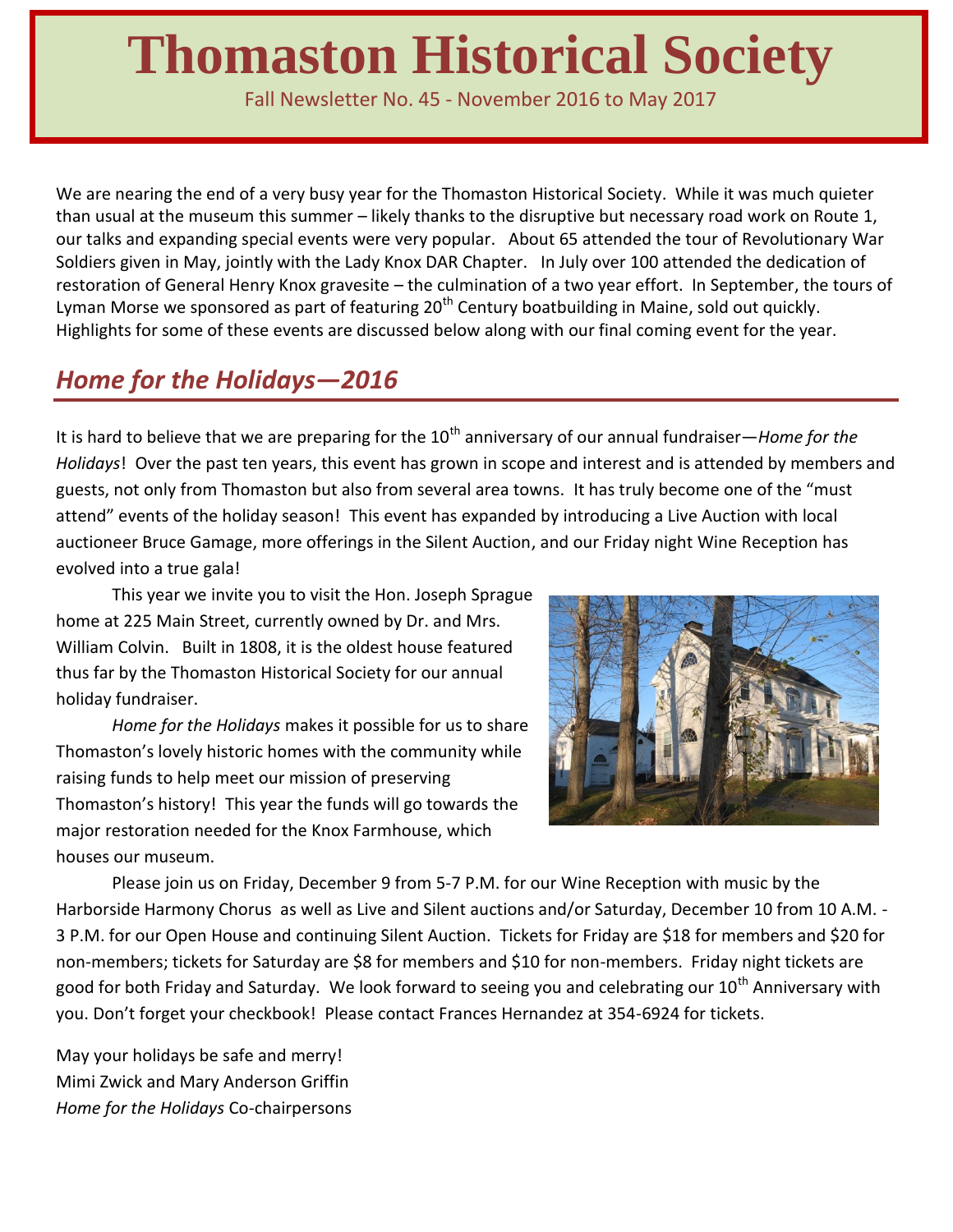# *Trolley History*

The first trolley rails, approximately ten miles in length, ran from Rockland through Rockport to Camden in 1892. The following year two extensions were added: one from Rockland's Main Street to Blackinton Corners and Rockland Highlands; and the second from Rockland to Thomaston along Park Street and the New County Road (Route One today).

The track initially terminated at Mill Creek in Thomaston. C. H. Cushing operated a livery stable on Green Street and conveyed passengers between the Corner and the Mill River terminal. E. L. Dillingham



was a strong supporter of the electric car line being extended to the Upper Corner, where he was a partner in the firm of Chapman, Flint and Company on Kossuth and Main Streets. It was due to his influence that an affirmative Town vote for extension was accepted, at which time those gathered at the meeting gave three cheers. It was not until 1896 that an extension was finally completed from Mill Creek to Green Street, and another six years before a nearly 4.5-mile track was further extended to Warren for a total of 21 miles.

Thomaston's station waiting room, situated in the western corner of the former Telegraph Block (on the Watts Block site), had a capacity of 20 passengers. After the 1915 fire totally destroyed the Telegraph Block, the original Watts Block, Knox Hotel and stable, a new smaller station was built as replacement west of the rebuilt Watts Block.

A five-cent fare was initially charged, increasing to six cents in 1918, another penny the following year, finally reaching ten cents in 1924, a fare that remained until the railway's closure in 1931. Passenger service ran half-hourly



along with a baggage, mail and express car that made three round trips daily.

The Warren line was terminated in 1925. The last run from Camden to Thomaston was scheduled May 31, 1931, but service was extended for a week in deference to the public being left without transportation facilities due to a lack of agreement over the Northeastern Transportation Company bus franchise.

Margaret McCrea Historian

#### *Trolley Rails – Mementoes from Abandoned History*

Excavation during the repaving of Route One uncovered discarded rails from the old trolley tracks. Pete Lammert notified Peggy McCrea and Susan Devlin, suggesting that we find ways to repurpose part of the rails found as commemorative book ends or door stops. A wonderful idea – but we had to figure out the logistics.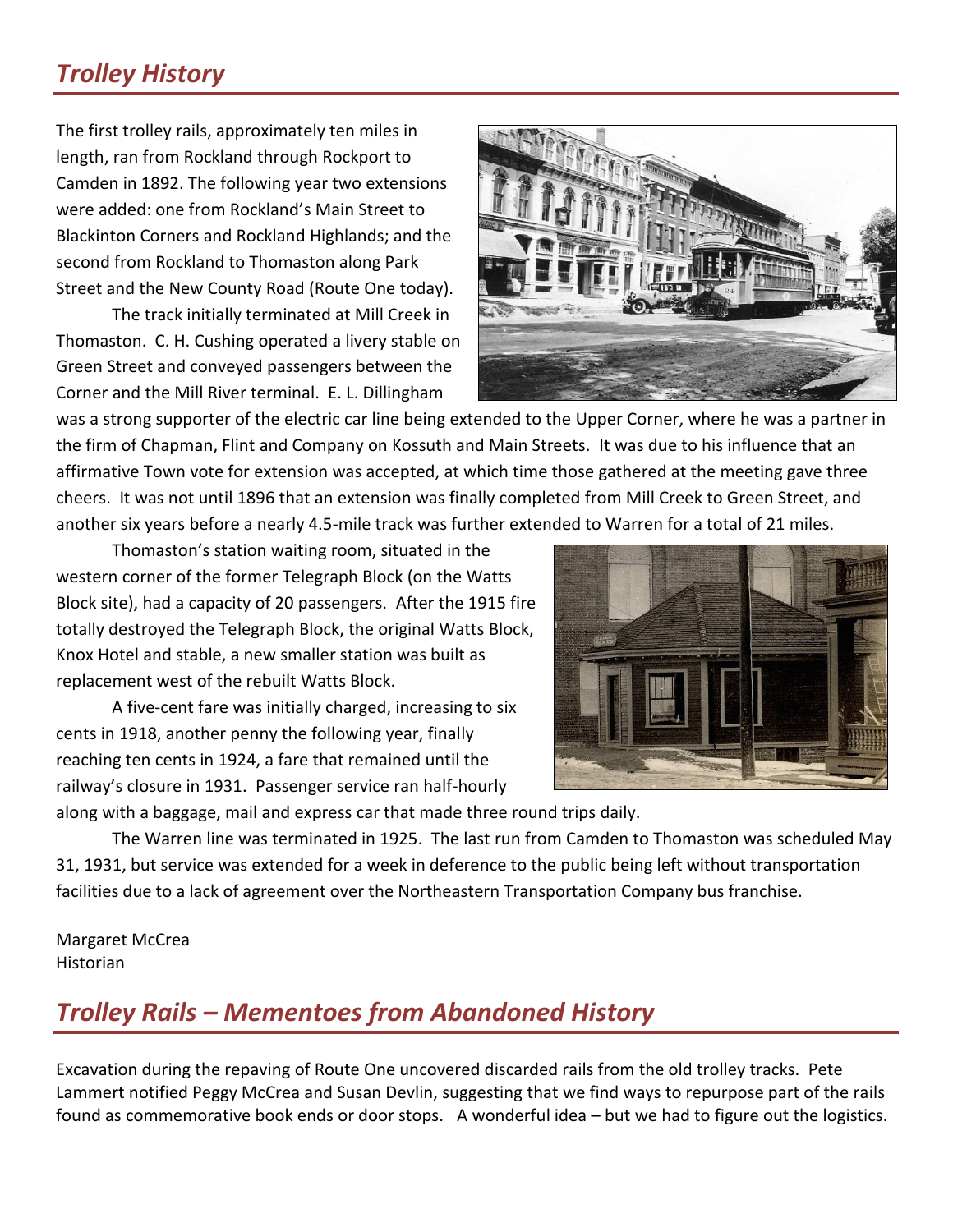Rockport Steel volunteered to sand blast and cut up the rails, but we had to get the two 17' pieces of steel to them. Lane Construction, which is doing the Route One road work, came to our rescue. With a fork lift they loaded them onto their flatbed truck and delivered them to Rockport Steel.

Sometime soon – likely in the spring – limited addition bookends/door stops will be available for purchase. The certificate of authenticity will include a photo of the trolley and a short history.

Susan Devlin President and Curator

### *Knox Farmhouse - Protecting Thomaston History*

Last October, our board decided to have an engineering firm formally assess water and moisture problems at THS's historical museum building on 80 Knox Street.

An architect friend recommended Gartley & Dorsky and we arranged a time for William Gartley to meet us at the building, assess the water problems, and, if he thought it necessary, make recommendations for a plan of action. After seeing all areas of the building, including the basement and the museum's extension which was built to safely store historical documents and artifacts, Gartley said that one urgent priority should be to prevent moisture from being absorbed by the concrete slab under the museum's archive storage extension.



We decided that our goals for safely maintaining Thomaston's historical papers and artifacts would require a complete ground water remediation project. This project will trap ground water and move it away from the building to protect the foundation of the original structure and the archive storage extension from ground water. One complicating factor is that we would need to gain approval from the Maine Department of Transportation (MDOT) and any related legal authority for the railroad tracks that run close to the southern corner of the building.

We retained Gartley & Dorsky for the initial Survey and Feasibility project phase and for coordination with the Town of Thomaston and MDOT followed by a design phase if the initial survey phase proved that it would be practical for us to move forward.

And move forward we have. With the Town of Thomaston's approval and assistance, a detailed engineering plan for water drainage and remediation is complete. An Underline Pipeline License Agreement from MDOT's Office of Freight & Business Services has been drafted with the help from Jim Strong and signed. We have requested and received bids for the necessary work. Now, we need to raise a significant amount of money to complete the drainage project as well as related projects including a new ADA compliant ramp and other restoration steps that need to follow: addressing some internal moisture damage issues, repairing/upgrading gutters, replacing an old, inefficient furnace, and installing a better, more efficient, air conditioning humidifier unit for the museum's archive storage room.

To learn more details about this project, please contact Bill Eberle at 354-0931 Farmhouse Restoration Chair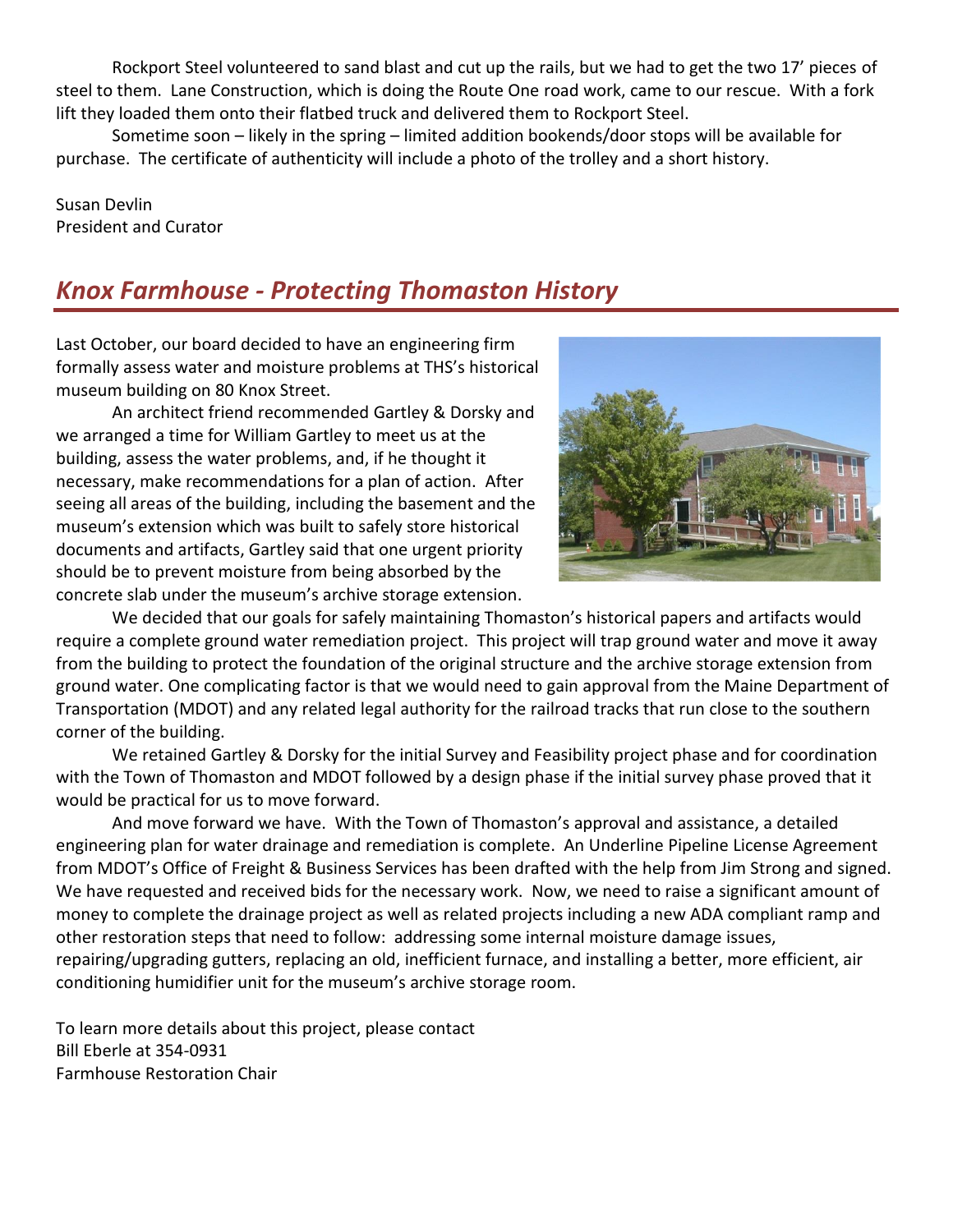### *Knox Gravesite Restoration – Finished in Time for July Dedication*

It was tight timing, but we finished the gravesite restoration in time to dedicate it during the Knox Memorial service on July 23rd. The repair/cleaning of the monument and side stones by Joe Auciello and the engineering drawings to guide installation by Alex Hernandez of Connor Homes, were done in plenty of time, but we could not commit to the manufacture and installation the new iron fence until the matching DAR grant was approved at the end of May. Dave Little of Winnepesaukee Forge was ready to move quickly on the fence and gate.

Ben Pratt ran into trouble when first attempting to dig for the footings for the fence. Huge boulders were



hiding just underground on three sides of where the fence needed to be placed. Thomaston Public Works came to our aid immediately with a backhoe and dump truck to remove them. Sexton Pete Lammert and Susan Devlin watched anxiously but luckily no bones were uncovered. The installation of the fence and gate was finished in the pouring rain. During the excavation, five footings from the original iron fence were found under boulders with two small pieces of the original fence. The footings were auctioned off. Frank Devlin and Galo Hernandez installed the three new signs just a few days before the dedication.

Susan Devlin, President of the Thomaston Historical Society, kicked off the ceremony on July 23<sup>rd</sup> by thanking the many individuals and organizations who donated to this project and introduced some of the skilled experts who helped implement the project. The two largest donors were honored by the special role that they played in the ceremony. Mary Kay Felton, Regent of the Lady Knox Chapter of the DAR, was the master of the ceremony for the placing of wreaths by 14 organizations. Warren "Renny" Little, Chair of the Grants and Education Committee of The Massachusetts Society of the Cincinnati, gave a talk about Knox which was enjoyed by all. The ceremony closed with the retirement of the color guard and a moving rendition of taps by Michael Whitehead.

Susan Devlin and Donna Tokarz Knox Gravesite Committee

#### *Voices from the American Revolution – May Cemetery Tour*

On May 14th, the Lady Knox Chapter of the Daughters of the American Revolution and the Thomaston Historical Society jointly gave the public a chance to hear the stories of 15 Revolutionary War veterans.

We met Mason Wheaton, a Colonel of the 4th Lincoln County Regiment of Massachusetts, who later was, and at different times, a Thomaston Selectman, Assessor, Town Treasurer, Sealer of Weights and Measures, Justice of the Peace, Coroner, and Retailer. In addition, he served in the House of Representatives for the State of Massachusetts. He encouraged another veteran, William Southward, to come to

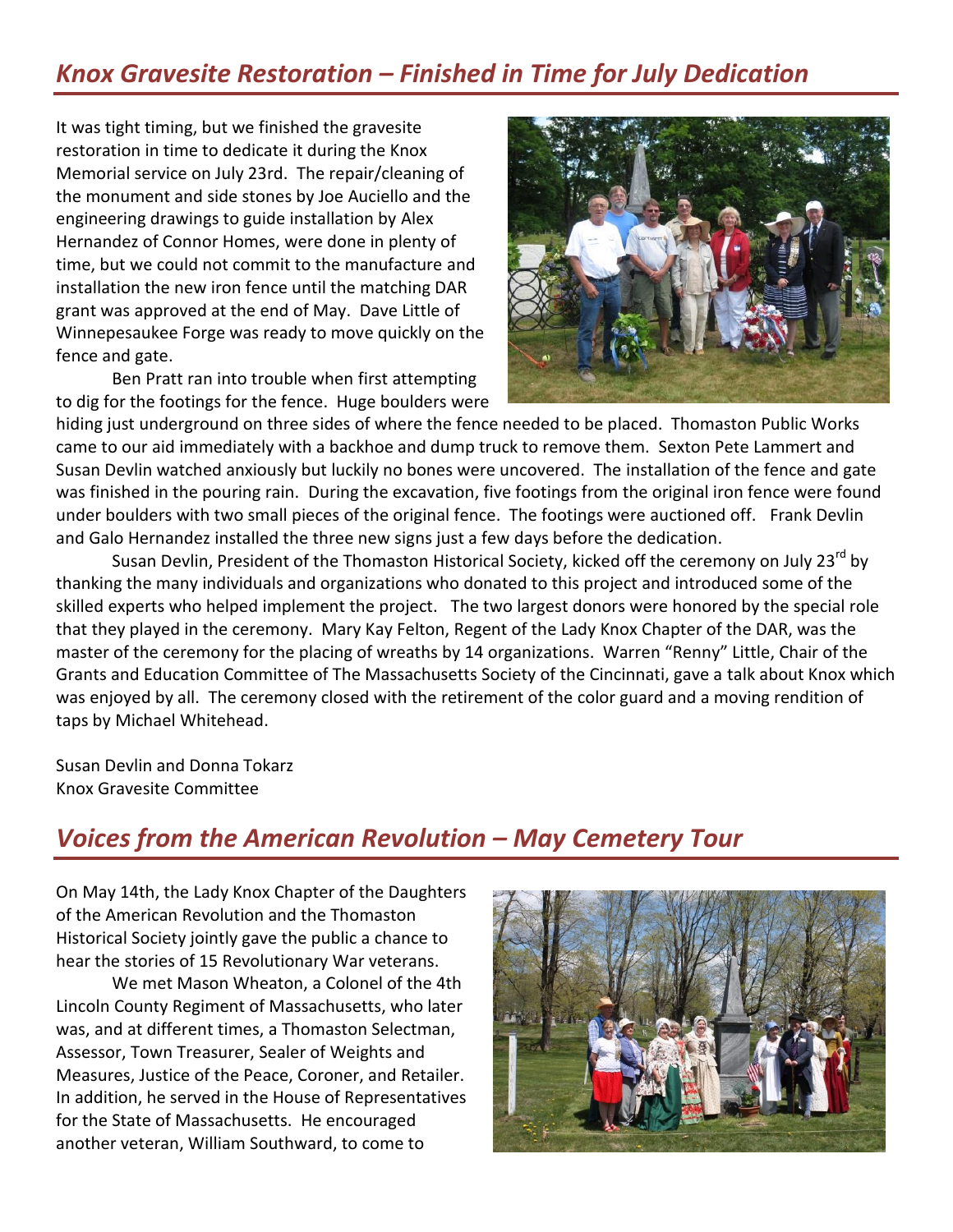Thomaston which was bustling with many job opportunities. Southward had a blacksmith shop south of Mill creek. He was later known as the "eccentric old blacksmith". We also met Sgt. Daniel Morse, one of the signers of the Thomaston Incorporation papers in 1777. He was a wheelwright, and was appointed "culler of staves" at the first town meeting. (Staves were heavily regulated as they were used as payment for taxes.) These are just samples of the tidbits that hosts at each grave site, attired in period dress, provided with short personal biographies of each veteran.

Historian Peggy McCrea, began the program by giving background information about the cemetery and maps of the grave sites. The tour ended at Major General Henry Knox's grave where it was announced that the restoration of this famous patriot's grave site would be completed in time for a dedication on July 23rd. The picture here shows the hosts from the gravesites together in front of Knox's grave.

Peggy McCrea and Susan Devlin Event Coordinators

#### *Historical Society Wants YOU!*

We're enlisting all veterans and their affiliates to help honor our veterans of all wars next year. For Thomaston's 4th of July Parade, our aim is to honor our home town heroes by displaying their service through uniforms, vehicles and patriotic colors. We want to work with any Veteran Organizations and anyone involved with Reenactment in the community to make next year's parade a real tribute to our servicemen and women.



With the success of our profile of World War II veterans last year, we have been urged and want to continue interviewing those veterans or families of fallen veterans that served in later wars. We are making a list of Korean and Viet Nam

veterans who are willing to be included. If you know of someone to add to our list or the descendants of a patriot who died in one of these conflicts, please let us know. We will be having a reception for veterans in September.

Enlist to help today through email at info@ThomastonHistoricalSociety.com or by leaving a message on the museum phone, (207) 354-2295.

Susan Devlin and Desiree Genthner **Curators** 

## *New Donations Expand Our Knowledge and Raise New Questions*

One important recent addition to our collection of Thomaston historic artifacts expands our knowledge of 35 Knox Street. It was the largest home in town when built by Samuel Watts. Most know it as the Davis Funeral Home, which it became after the death of Mary Jane Watts, and before it returned to the private residence it is now. Thanks to Linda Moss, we have received many interesting items that give us a snap shot of Mary Jane Watts's life and the life of the Davis Funeral Home and its owners. Roy and Linda Moss took over the funeral home after the death of Russell Moss. The collection includes Mary Jane's parasols, photos and remembrances from her life, advertising handouts for the funeral Home, and a personal accounting of the tragic drowning of Russell Moss.

Other recent additions to our collection include the following:

Photo of Lottie Adelia Smith, born 1894 (from Wayne Curtis) and of Edith Welt (from Ida Elliot Clarke)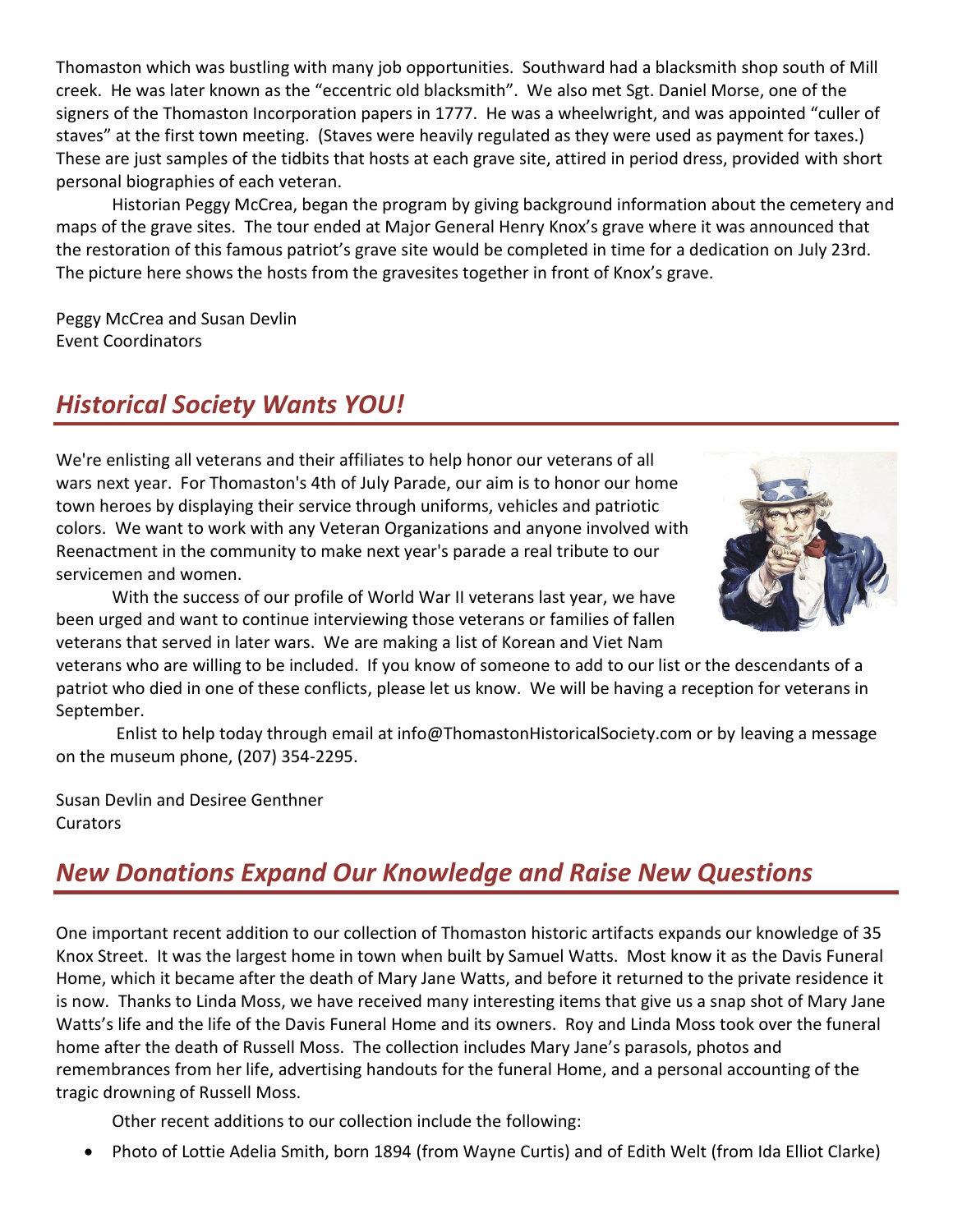- 1970's poster of annual Fireman's Carnival from Donna Tokarz
- Early documents related to original Wadsworth Street toll bridge purchased through eBay
- Photos of building of Hartford Cook's boat in 1948 by Russ & Tab Tabbutt from Sally Tabbutt Ploski
- Vinal Dairy wooden crate from Karen & George Cabot
- Pictures of an earlier Prison graveyard with list of those buried from Brenda Peaboddy
- Hitler's Civilian Army arm band from Carmine Percorelli to expand our WW II message
- New England Must Not Be Trampled On : The Tragic Death of Jonathan Cilley, new book by Roger Ginn (donor) which notes important contributions about this native son from Eve Anderson's earlier book and the Cilley family letters housed at our museum
- 1882 price list for goods manufactured by Maine State Prison from Joline Webber

Work continues as we document our collection in the PastPerfect museum management software. We are finding that many of our archived items are not stored properly for long term preservation. We are repacking items as we catalog the collections which is taking a long time. We desperately need volunteers.

Susan Devlin President and Curator

### *Meet Bill Gay – New Historical Society Board Member*

Bill was born at home on Brewster Street in Rockland. In the early 1940s, his family purchased a George Washburn built house at 28 Knox Street (old numbering system). It is the house on the west side with the triangle attic window just across from Fluker St. The house's history and his family are written up in F.L. Morse's Thomaston Scrapbook. He started school at the old Green Street School, but never got his tongue stuck (frozen) in the winter on the railing of the metal fence that surrounded the school as some students were teased into doing.

During the third grade, his family moved to Maryland while retaining the house on Knox St. The family returned every summer at the end of each school year to enjoy the cool Maine summers and returned south at the start of the school year.

When it came time to enter high school, his family returned to their Knox Street home and Bill entered Thomaston



High School (now known by its earlier name as Thomaston Academy). He was active in many school activities and was particularly successful as a cross country and track runner. He graduated in the same class of 26 as our recent Board Member Sandra (Stetson) Overlock. His sister Betsy Feyler has been a long time Thomaston resident and now lives on Fluker Street.

After high school, Bill left the state to attend college but returned every summer for his summer job as one of the cooks at the Island Inn on Monhegan Island. During his working career he lived in various countries and states as he pursued work in several industries, returning to Thomaston many summers to participate in the July 4th celebrations and visit family. While working in New York City he became a member of the SR (Sons of the Revolution) based on an ancestor Stephen Pullen from Winthrop, Maine. He has been reviewing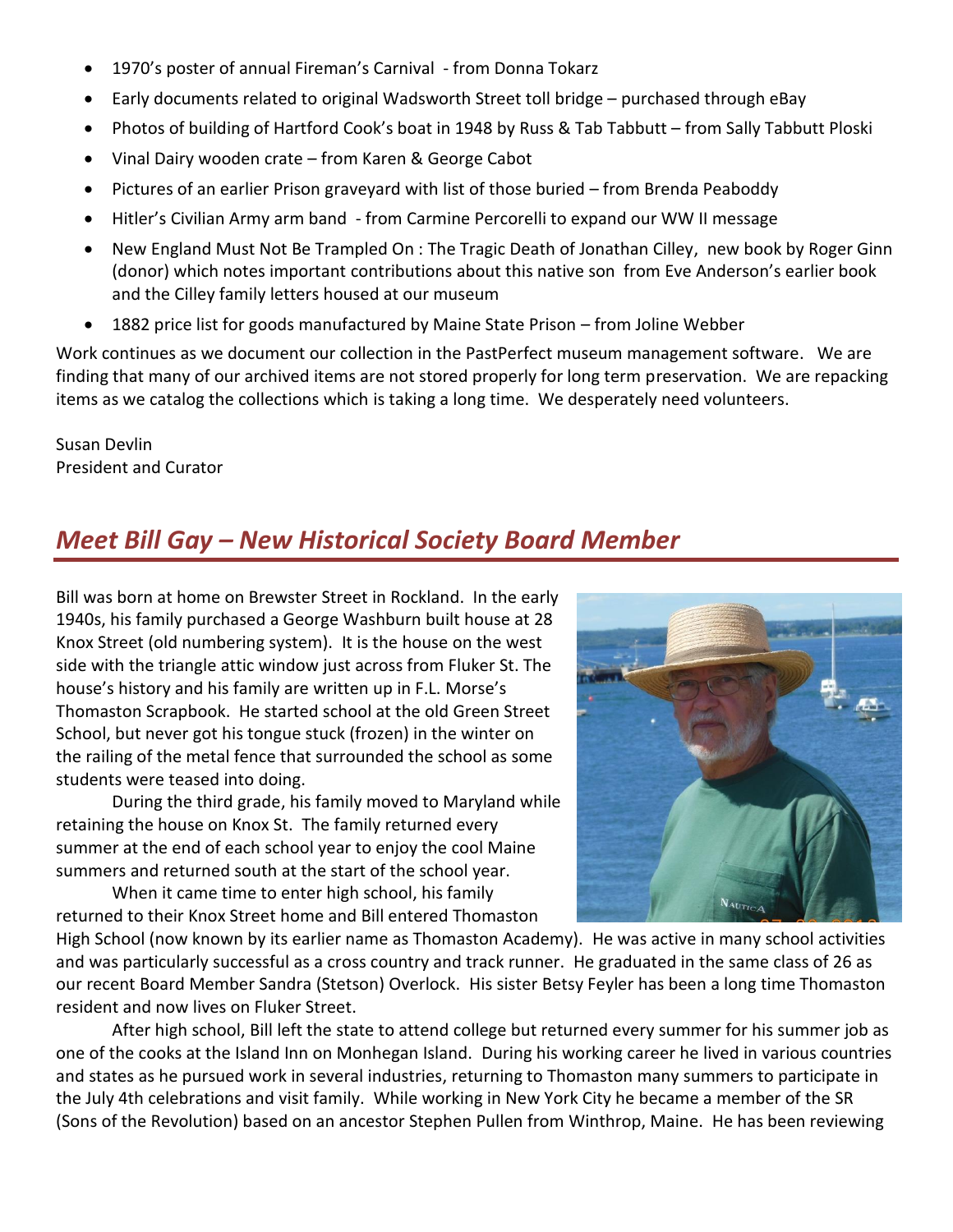books pertaining to the American Revolution for their annual Book Award Committee for over 20 years. Bill later became a member of the SAR (Sons of the American Revolution) while living in Pennsylvania.

Bill and his wife Bobbi now live full time in Owls Head in a home they purchased over 30 years ago. However, he has always considered Thomaston as his home town and he looks forward to working with the Thomaston Historical Society and enjoying studying its amazing collection of Thomaston memorabilia.

#### *Holidays Are Coming – 20% Off at Museum Store*

Please stop by the museum on any Tuesday afternoon, between 2-4 P.M. this holiday season and see what we have in our little shop area for holiday gifts. We are having a special 20% off sale on most of the items including the beautiful Barnabus Webb gold-plated brass ornament designed by Thomaston's historian, Peggy McCrea. The ornament is already packaged in boxes ready for gift giving. The ornament would go nicely with the book "The Town That Went to Sea" about Thomaston. We also have plenty of other interesting and informative books, mugs, note cards, lapel pins, and our nostalgic 1878 Thomaston Maps. Check our website for the entire list of items or come in to see them and our exhibits. So give the gift of Thomaston! Happy Holidays.

Aleta Kilborn Secretary and Store Manager

#### *2017 Programs*

All programs will be at the Thomaston Historical Society building at 80 Knox Street unless otherwise indicated. The building is open at 7:00 P.M. for viewing exhibits, refreshments and socializing, and the programs begin promptly at 7:30 P.M.

**Sun. April 2<sup>nd</sup> at 2 pm.** Join us for a Victorian Tea and the opening of a new clothing and accessories exhibit. Seating will be limited so get your tickets early.

**Tues. May 9th – Early Gravestones.** Author and researcher, Ron Romano, will talk about early gravestones and will guide us through the artistry of the stonecutters carvings on the headstones and their meanings.

**Tues. June 13th – Wadsworth Street Bridge – Then and Now.** Historian Peggy McCrea will talk about the history of the Wadsworth Street Bridge and the impact it has on Thomaston as we welcome the new bridge.

**Sat. July 8th - Fourth Annual Summer House Tour** - TBD

**Sat. July 22th - General Henry Knox Memorial Service.** This 10:30 A.M. service honors Revolutionary War General Henry Knox, who was also the first Secretary of War. It takes place at the gravesite in the Thomaston Town Cemetery off Erin Street.

**Tues. Aug. 8th – Midcoast Maine's Finnish History and Culture**. Stephen Gifford will talk about the local Finnish population, history, and culture in the Midcoast area.

**Tues. Sept. 12th – Honoring our War Veterans.** This reception and program will showcase local veterans of the Korean and Vietnam Wars.

**Tues. Oct. 10th – Shipbuilding in the Midcoast**. Author and historian, Bill Bunting, will talk about the rich history of shipbuilding in the Midcoast area.

**Fri. /Sat. Dec. 8-9 - Home for the Holidays House Tour.** The house featured will have a Friday reception from 5 to 7 P.M. with wine and hors d'oeuvres, live music, and a small live auction. The tour and silent auction